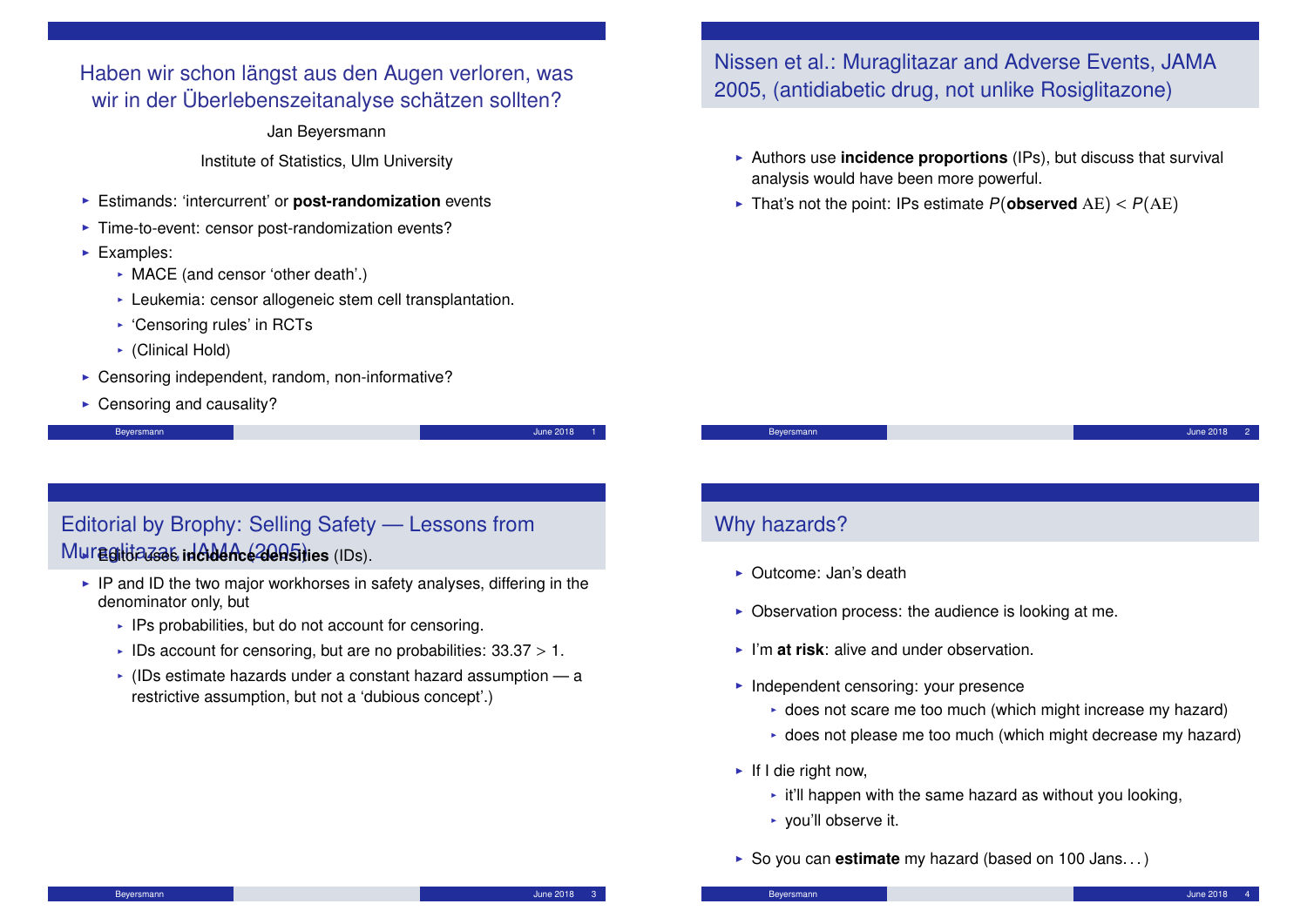

### Independent vs. informative censoring

This has little to do with me dying. . .

 $\blacktriangleright$  Incidence proportion IP

$$
IP = \frac{\#AE}{n} = \frac{\#AE/Population \ time \ at \ risk}{(\#AE + \#Deaths \ before \ AE)/Population \ time \ at \ risk}
$$

 $\blacktriangleright$  Incidence densities IDs

 $\frac{\# \text{ AE}}{\text{Population time at risk}}$  and  $\frac{\# \text{ Deaths before AE}}{\text{Population time at risk}}$ 

- $\triangleright$  AE incidence density censors observed Deaths before AE:
	- **independent censoring**: allows for estimating AE hazard (under a constant hazard assumption)
	- $\cdot$  informative censoring: does not allow for probability statements without competing Deaths before AE incidence density
- ▶ Random censoring: T and C independent. Does not hold in common pharmaceutical RCTs.

### Major AE-workhorses IP and ID: simplified situation

- $\triangleright$  (Time to 1st) AE or 'death' whatever comes first.
- $\triangleright$  'Death' some event that precludes AE occurrence.

$$
\frac{AE \text{ Paulents}}{n} = \frac{\# \text{ AE}}{n} \rightarrow P(\text{AE})
$$

$$
\frac{\# \text{ AE Patients in }[0, t]}{n} = \frac{\# \text{ AE in }[0, t]}{n} \rightarrow P(\text{AE in }[0, t])
$$

$$
\frac{\text{AE/Population time at risk}}{1} = \frac{\# \text{AE}}{1} = \text{IP}
$$

#Deaths before AE)/Population time at risk 
$$
^-
$$
 n

**EX Competing risks in a nutshell with competing hazard** 

 $#$  Deaths before AE/Population time at risk

### Event-driven trials

- $\triangleright$  Toy example: 2 patients put on trial at the same time, stop after 1 observed event.
- I The data are **not independent** (censoring not random):

 $T_1 \wedge T_2$ , **1**( $T_1 \le T_2$ )  $T_1 \wedge T_2$ , **1**( $T_2 \le T_1$ )

- General counting process & martingale machinery copes with, e.g., event-driven trials:
	- **Independent censoring** does not disturb the intensity of a counting process. (A probabilistic concept.)
	- ► Whether or not this is **informative**, depends on the target parameter. (A statistical concept.)
- $\triangleright$  Welcome to Babylon: The literature is a mess this side of counting processes. . .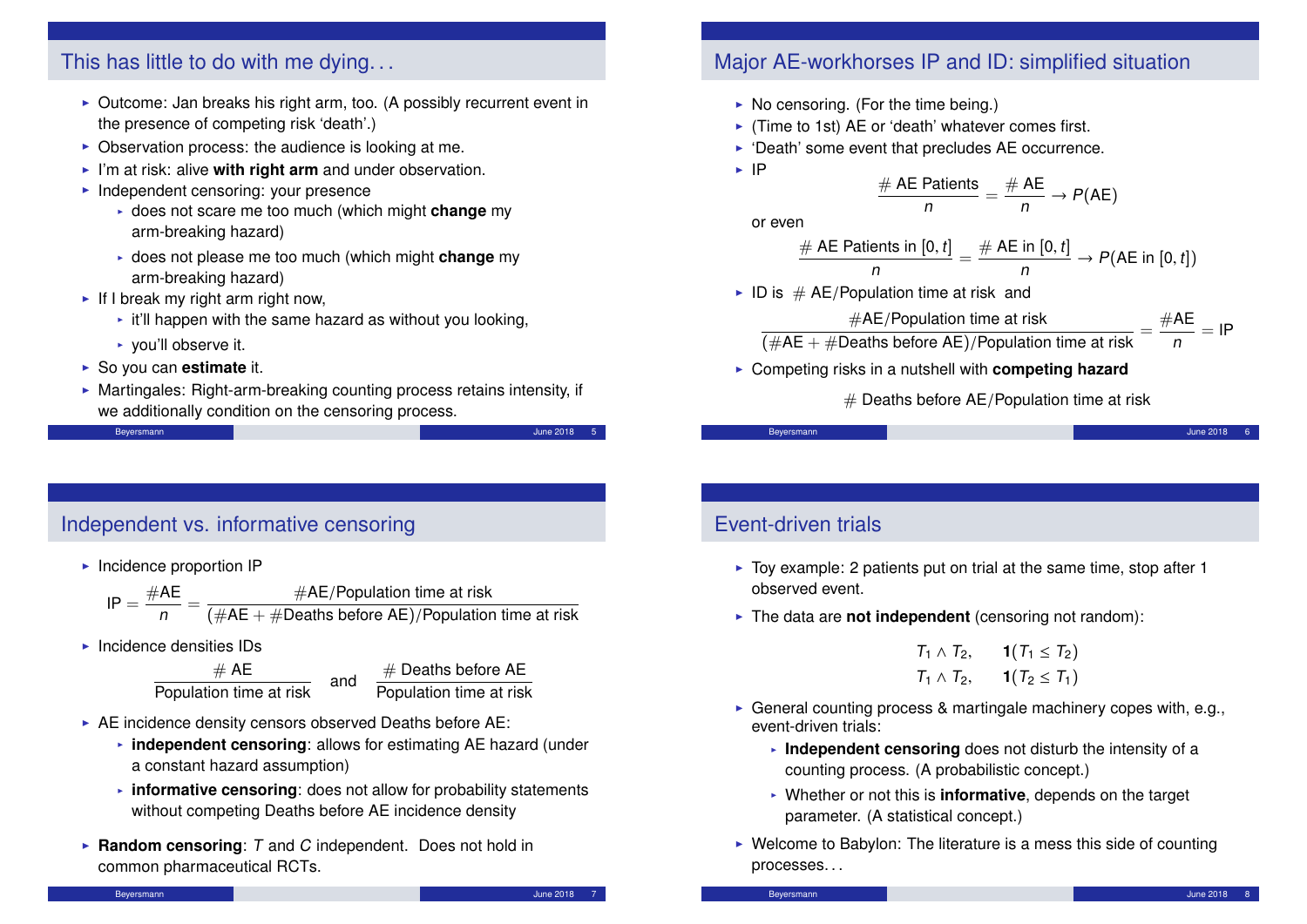### Babylonian confusion on censoring

- $\blacktriangleright$  It is not uncommon to use 'independent censoring' and 'non-informative censoring' interchangeably, e.g., Collet, Modelling Survival Data in Medical Research, CRC 2015, p3.
- ► E.g., O'Quigley, Proportional Hazards Regression, Springer, 2008, p122:

[...] the assumption of independent censoring, sometimes referred to as non informative censoring, [. . . ]

$$
P(T_i > x, C_i > x) = P(T_i > x)P(C_i > x)
$$

- $\triangleright$  But this is random censoring!
- $\triangleright$  This torpedoes competing risks methodology (needed for MACE,  $AEs, \ldots$ )

Beyersmann June 2018 - Beyersmann June 2018 - Beyersmann June 2018 - Beyersmann June 2018 - 9

Two scans from Kleinbaum and Klein, Survival Analysis — A Self-Learning Text, Springer 2012

- $\triangleright$  Kleinbaum and Klein have yet another suggestion: Independent censoring is random censoring within strata.
- And censoring is non-informative when  $T$  provides no information on C. (Somewhat circular. And what is T with MACE or AEs or some other post-randomization event other than all-causes death?)

### E.g., more from O'Quigley, Proportional Hazards Regression, Springer, 2008, p124, f, on censoring by a competing risk

We will need make some assumptions, most often that of independent censoring [of the competing risk] [. . . ] in order to make progress

- $\blacktriangleright$  In the counting process world, independent censoring by a competing risk is not an assumption, but a theorem.
- $\triangleright$  But here it says: We will need to assume that, e.g., time-to-CV-death and time-to-non-CV-death are independent.
- $\triangleright$  Are they?
- And what is time-to-CV-death if one dies from other causes?
- $\triangleright$  Not the good concept of 'independent censoring', and time-to-CV-death not a well defined random variable.

Beyersmann June 2018 - Die Beyersmann June 2018 - Die Beyersmann June 2018 - 10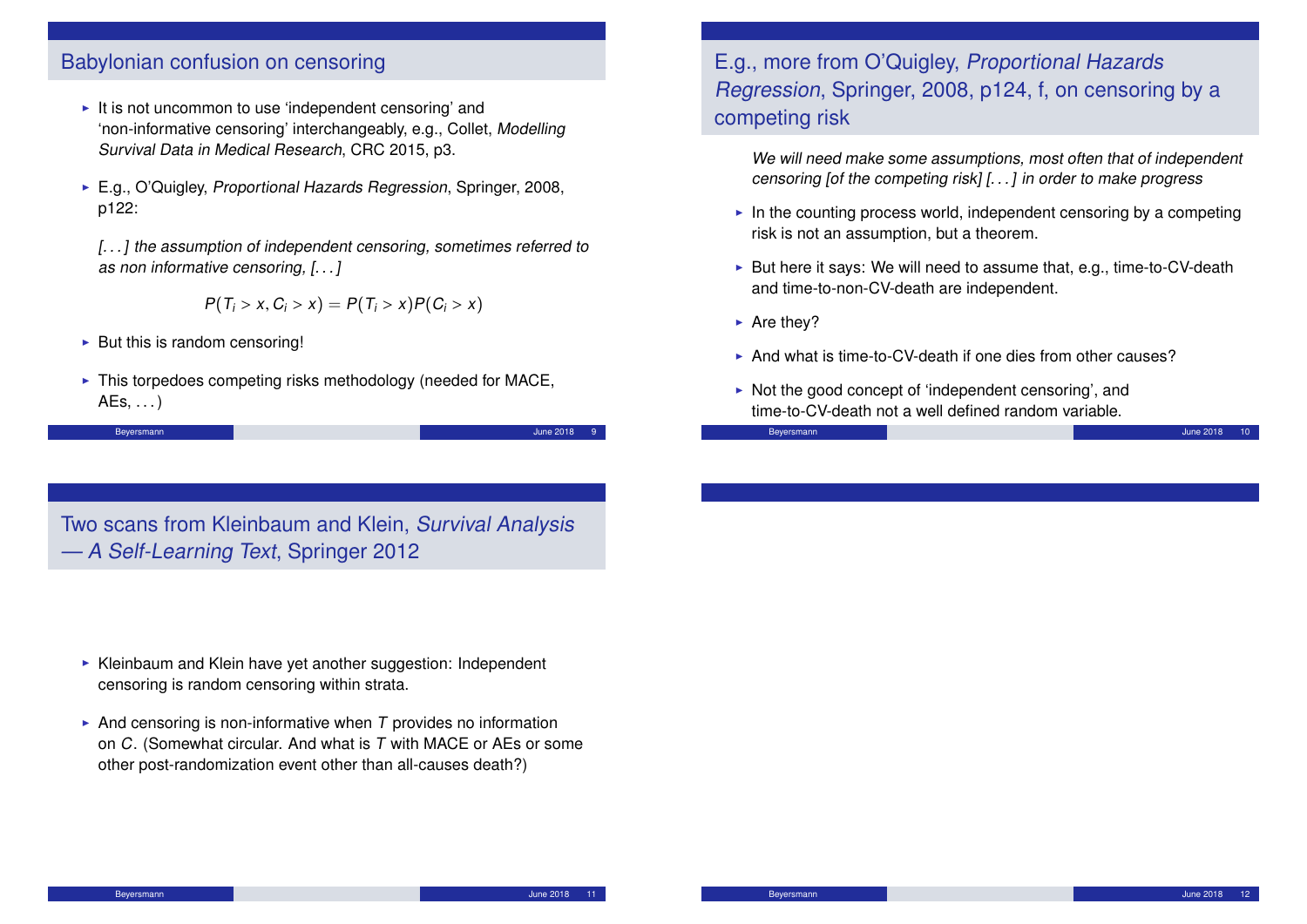And now some more circular 'definitions'. . .

# **Beyersmann** June 2018 13

## From Ibrahim et al., Bayesian Survival Analysis, Springer 2001, p15

From Moore, Applied Survival Analysis Using R, Springer 2016, p3

**Beyersmann** June 2018 14: The Second Community of the Second Community of the Second Community of the Second Community of the Second Community of the Second Community of the Second Community of the Second Community of the

Throughout the book, we will also assume that censoring is noninformative in the sense that inferences do not depend on the censoring process.

 $\triangleright$  So, the assumption is that censoring is such that inference based on censored data is o.k..

[...] one cause of random censoring is patient dropout. If the dropout occurs truly at random [. . . ]

 $\triangleright$  So, censoring because of dropout is random censoring provided that dropout is random.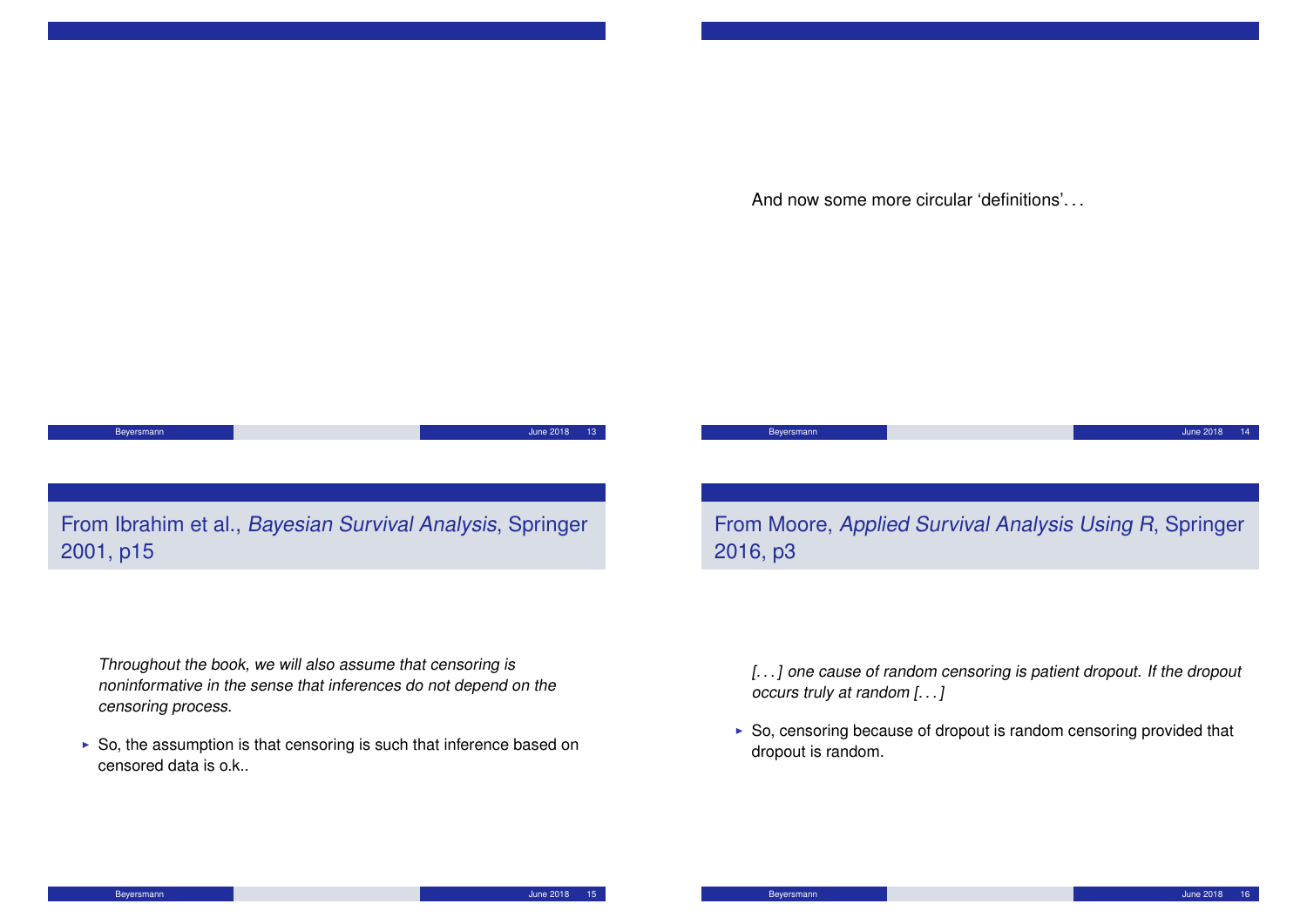### From Hosmer et al., Applied Survival Analysis, Wiley, 2008, p6

Incomplete observation of a survival time due to the end of the study or follow-up is considered a right censored observation because the process by which subjects entered the study is random at the subject level.

 $\blacktriangleright$  With bold face:

Incomplete observation of a survival time due to the end of the study or follow-up is considered a right **censored** observation **because** the process by which subjects entered the study is **random** at the subject level.

 $\triangleright$  Following this argument, a censored observation is randomly censored by definition.

Beyersmann June 2018 17

### Random censoring and causal interpretation of KM

- $\triangleright$  A causal directed acyclic graph:
	- $T \geq t$ at risk at  $t$ - $\longrightarrow$  observed event at  $t$
	- $C \geq$
- Estimand  $P(T > t | do (no censoring))$  the survival function of (potential) outcomes in a world w/o censoring.
- $\triangleright$  Well known for Kaplan-Meier (e.g., Gill 1980)

# observed survivors  $> t = KM(t) \cdot$  Censoring-KM(t)

- $\blacktriangleright$  Simple example of
	- **I**nverse Probability of Censoring Weighting (or propensity score for 'censoring treatment')
	- <sup>I</sup> g-computation aka **truncated** product rule

### Beyersmann June 2018 - 19 June 2018 - 19 June 2018 - 19 June 2018 - 19 June 2018 - 19 June 2018 - 19 June 2018

### A first summary

- $\triangleright$  Survival and event history analysis
	- $\triangleright$  based on hazards.
	- $\bullet$  does complex event patterns and complex incomplete data mechanisms,
	- $\cdot$  is way beyond survival functions and Kaplan-Meier.
- $\triangleright$  Censoring post-randomization events
	- $\cdot$  independent: valid hazard inference.
	- $\cdot$  informative: requires competing risks methodology for probability inference.
- $\triangleright$  Counting process machinery makes this rigorous.
- Alas, the literature this side of counting processes is a nightmare...
- $\triangleright$  We need to sort this out before moving forward in the estimand debate.
- $\triangleright$  Now, what about censoring and causality?

Beyersmann June 2018 - In the Second Library of the Second Library of the Second Library of the Second Library

### A common misinterpretation of KM



death before  $t$ 

**not** the proper causal graph for a post-randomization event like 'other death': there are common causal 'parents'.

- $\triangleright$  You must not use Kaplan-Meier censoring the other post-randomization event - still a common mistake (Schumacher et al., J Clin Epi 2016).
- $\triangleright$  Need more complex DAG/multistate model/g-computation (e.g., Aalen et al, 2008).